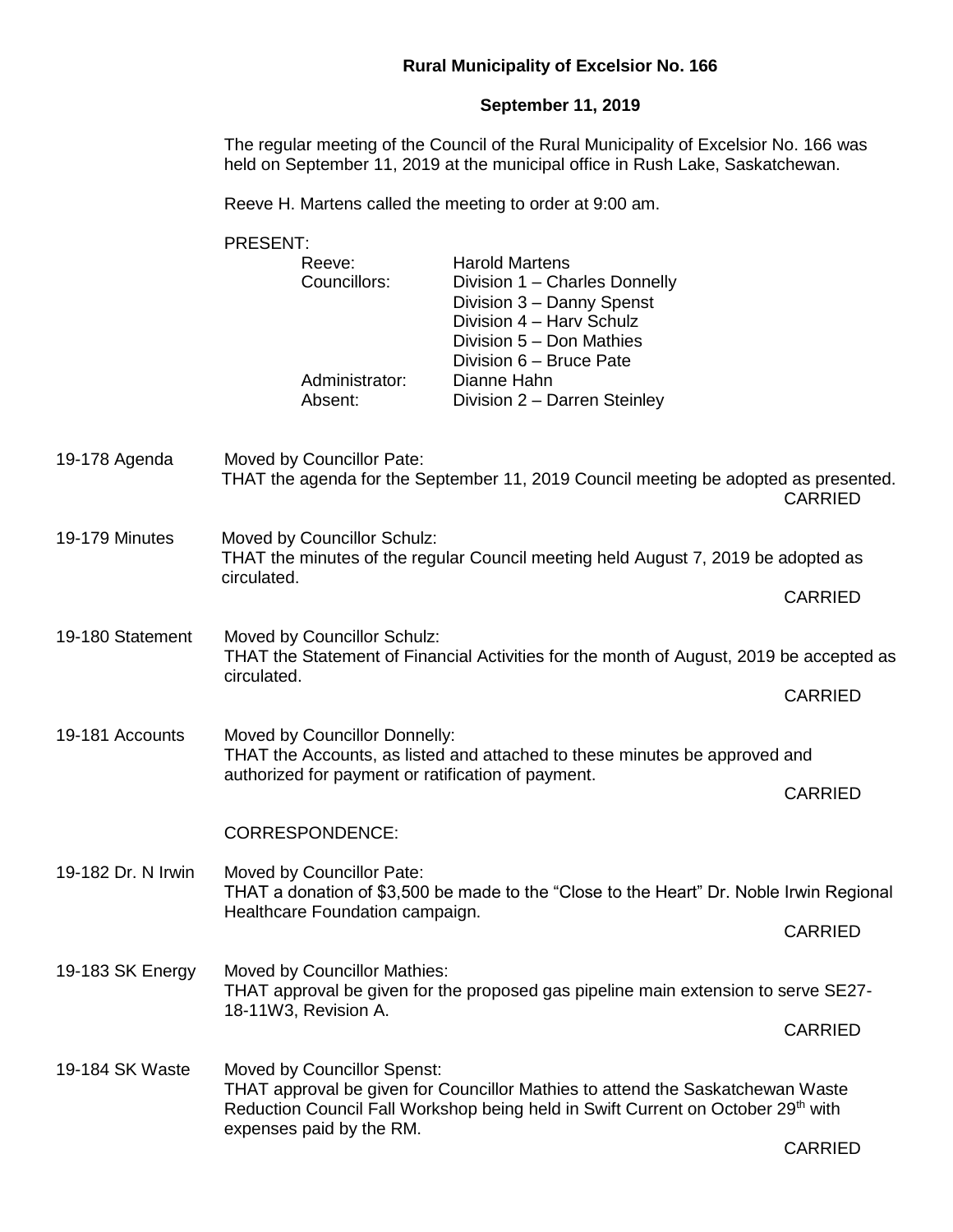| 19-185 Bus Stop    | Moved by Councillor Donnelly:<br>THAT the request from Kim Fast for the placement of bus stop signs at SE14-17-10W3<br>be approved.                                                                             |                |  |
|--------------------|-----------------------------------------------------------------------------------------------------------------------------------------------------------------------------------------------------------------|----------------|--|
|                    |                                                                                                                                                                                                                 | <b>CARRIED</b> |  |
| 19-186 Cooperation | Moved by Councillor Schulz:<br>THAT Reeve Martens and Administrator Hahn be authorized to attend the community<br>meeting regarding regional cooperation being held in Herbert with expenses paid by the<br>RM. |                |  |
|                    |                                                                                                                                                                                                                 | <b>CARRIED</b> |  |
| 19-187 Correspond. | Moved by Councillor Pate:<br>THAT the correspondence as listed and attached to these minutes be accepted as                                                                                                     |                |  |
|                    | presented by the Administrator and filed.                                                                                                                                                                       | <b>CARRIED</b> |  |
|                    | <b>OLD BUSINESS/ROADWORK:</b>                                                                                                                                                                                   |                |  |
| 19-188 Speed Sign  | <b>Moved by Councillor Spenst:</b><br>THAT two 60 km/h speed limit signs be placed at NE8-17-11W3.                                                                                                              | <b>CARRIED</b> |  |
| 19-189 Gravel      | Moved by Councillor Schulz:<br>THAT the road from the Texas gate to Westbank Bible Camp be graveled.                                                                                                            | <b>CARRIED</b> |  |
| 19-190 Camera      | Moved by Councillor Spenst:<br>THAT an additional security camera be purchased through 211 Digital Installs for<br>installation at the east end of the Shop yard.                                               |                |  |
|                    |                                                                                                                                                                                                                 | <b>CARRIED</b> |  |
| 19-191             | Moved by Councillor Mathies:<br>THAT we authorize new roadwork as presented on Councillor's Project Request forms.                                                                                              | <b>CARRIED</b> |  |
|                    | <b>DELEGATIONS:</b><br>Stacey Beisel, Foreman                                                                                                                                                                   |                |  |
|                    | <b>NEW BUSINESS:</b>                                                                                                                                                                                            |                |  |
| 19-192 Triways     | Moved by Councillor Spenst:<br>THAT the RM renew their Service Agreement with Triways Disposal Services Ltd. For                                                                                                |                |  |
|                    | garbage and recycling disposal for an additional three year term.                                                                                                                                               | <b>CARRIED</b> |  |
| 19-193 S. Pasture  | Moved by Councillor Mathies:<br>THAT an advertisement for interest in the South Breeding Pasture be placed in the local                                                                                         |                |  |
|                    | newspaper.                                                                                                                                                                                                      | <b>CARRIED</b> |  |